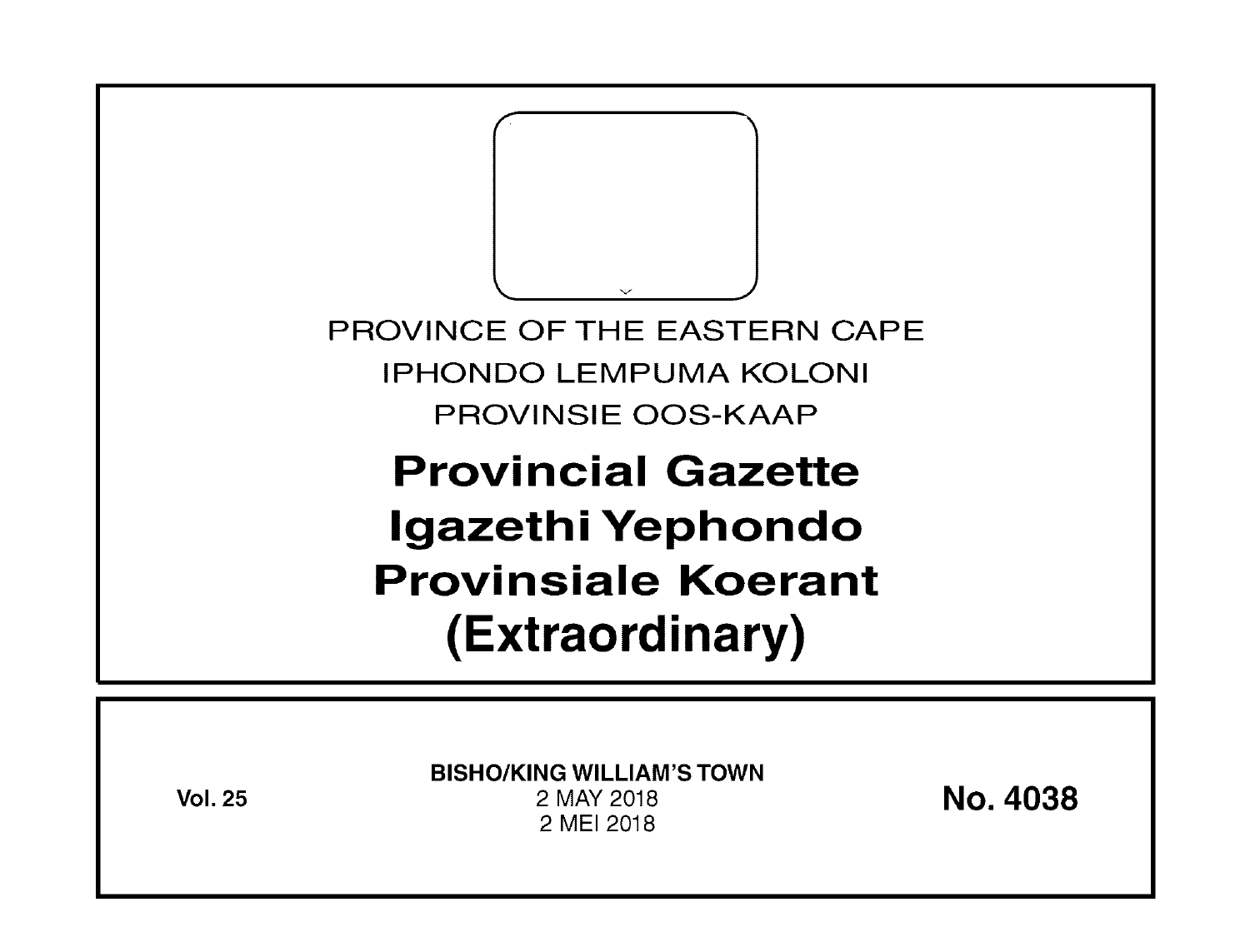# **IMPORTANT NOTICE:**

**THE GOVERNMENT PRINTING WORKS WILL NOT BE HELD RESPONSIBLE FOR ANY ERRORS THAT MIGHT OCCUR DUE TO THE SUBMISSION OF INCOMPLETE I INCORRECT I ILLEGIBLE COPY.** 

**No FUTURE QUERIES WILL BE HANDLED IN CONNECTION WITH THE ABOVE.** 

## **CONTENTS**

|    |                                                                                                             | Gazette Page<br>No. | No. |
|----|-------------------------------------------------------------------------------------------------------------|---------------------|-----|
|    | <b>PROVINCIAL NOTICES • PROVINSIALE KENNISGEWINGS</b>                                                       |                     |     |
| 78 | Gambling Act (5/1997) (Eastern Cape) (as amended): Notice of lodgement of an application for acquisition of | 4038                | З   |